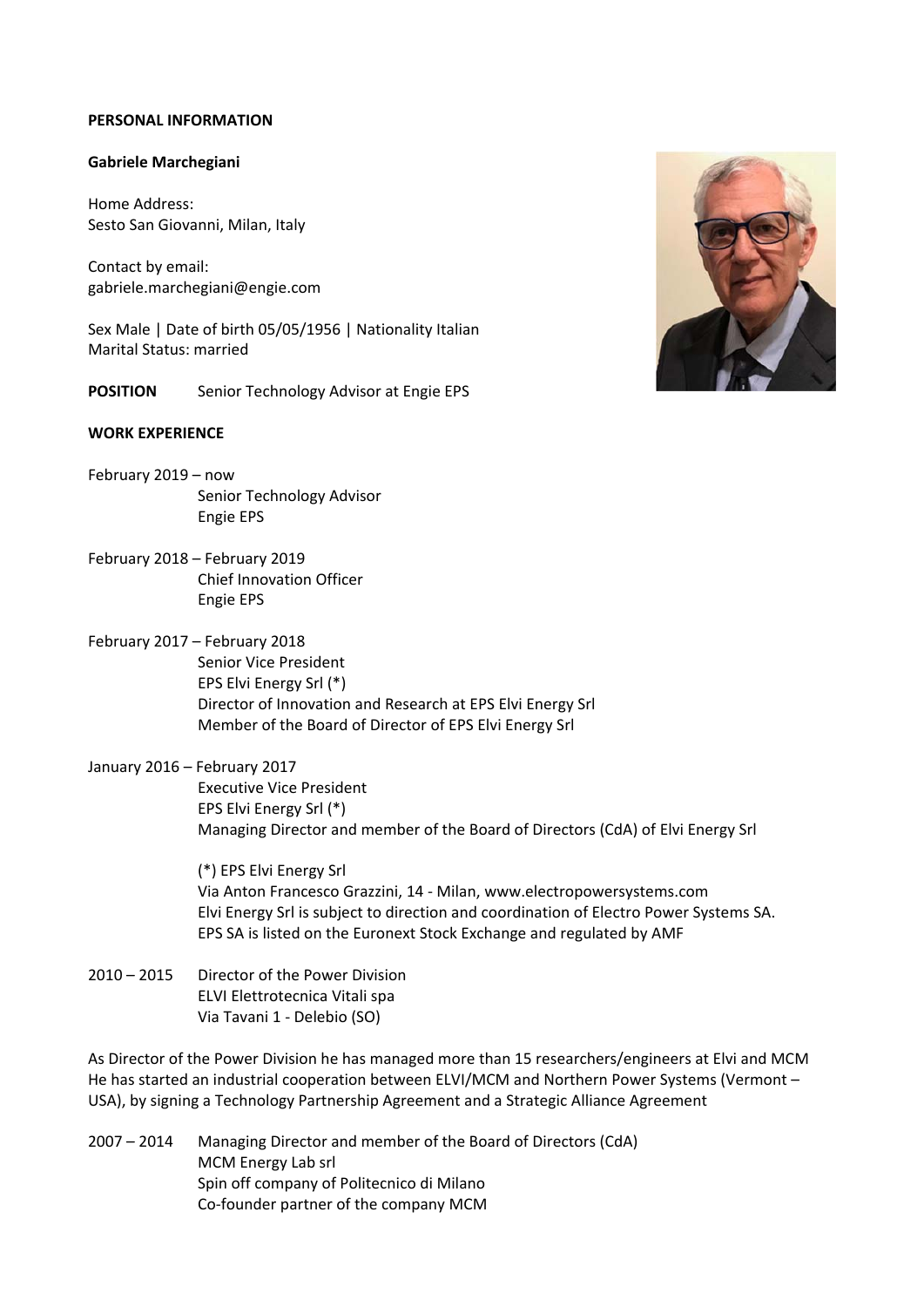2003 – 2007 R&D Project Manager MCM Energy Lab and ELVI Elettrotecnica Vitali spa Partner of ELVI and MCM

Project manager of several applied research works, relative to the development of Power Converters and Digital Controls for Renewable Energy Systems (wind, PV, solar) and Distributed Generation, in cooperation with the University "Politecnico di Milano"

| 2000 - 2003 | <b>Managing Director</b><br>TCI<br>Manno (Switzerland)<br>TCI was a trading company selling magnetic components of Trafomec Group to EU countries                                                                                                                                    |
|-------------|--------------------------------------------------------------------------------------------------------------------------------------------------------------------------------------------------------------------------------------------------------------------------------------|
| 1996 - 2000 | <b>General Manager</b><br>Sirten<br>Milan<br>Manager in a group of companies dealing with Low Voltage and Medium Voltage special<br>transformers and reactors for power electronics, in industrial, railways and energy sectors                                                      |
| 1994 - 1995 | <b>Export Sales Manager</b><br>PLLB Elettronica SpA<br>Sesto San Giovanni (Mi)<br>Business Development of Electronic Test Equipment for telecom applications                                                                                                                         |
| 1988 - 1993 | <b>Technical and Sales Manager</b><br>Sirten Srl<br>Milan<br>Development of international sales to EU and USA of special magnetic components in the<br>railway sector                                                                                                                |
| 1986 - 1987 | <b>Product Marketing Engineer</b><br>Hewlett Packard - Component Marketing Operation<br>Boeblingen (Germany)<br>Responsible of fiber optics products on all European countries<br>Two months assignment at HP facilities in San Jose (California, USA) as Regional Sales<br>Engineer |
| 1983 - 1986 | Technical and sales engineer<br>Sirten Srl<br>Milan<br>Design and development of special magnetic components                                                                                                                                                                         |

### **EDUCATION AND TRAINING**

January 2019 MIP Politecnico di Milano Entrepreneurship Innovation and Start Up

#### March – May 2019

PoliHub, Innovation District & Startup Accelerator, by Fondazione Politecnico di Milano Entrepreneurship Lab (E‐Lab) Mentoring Program focused on early stage startups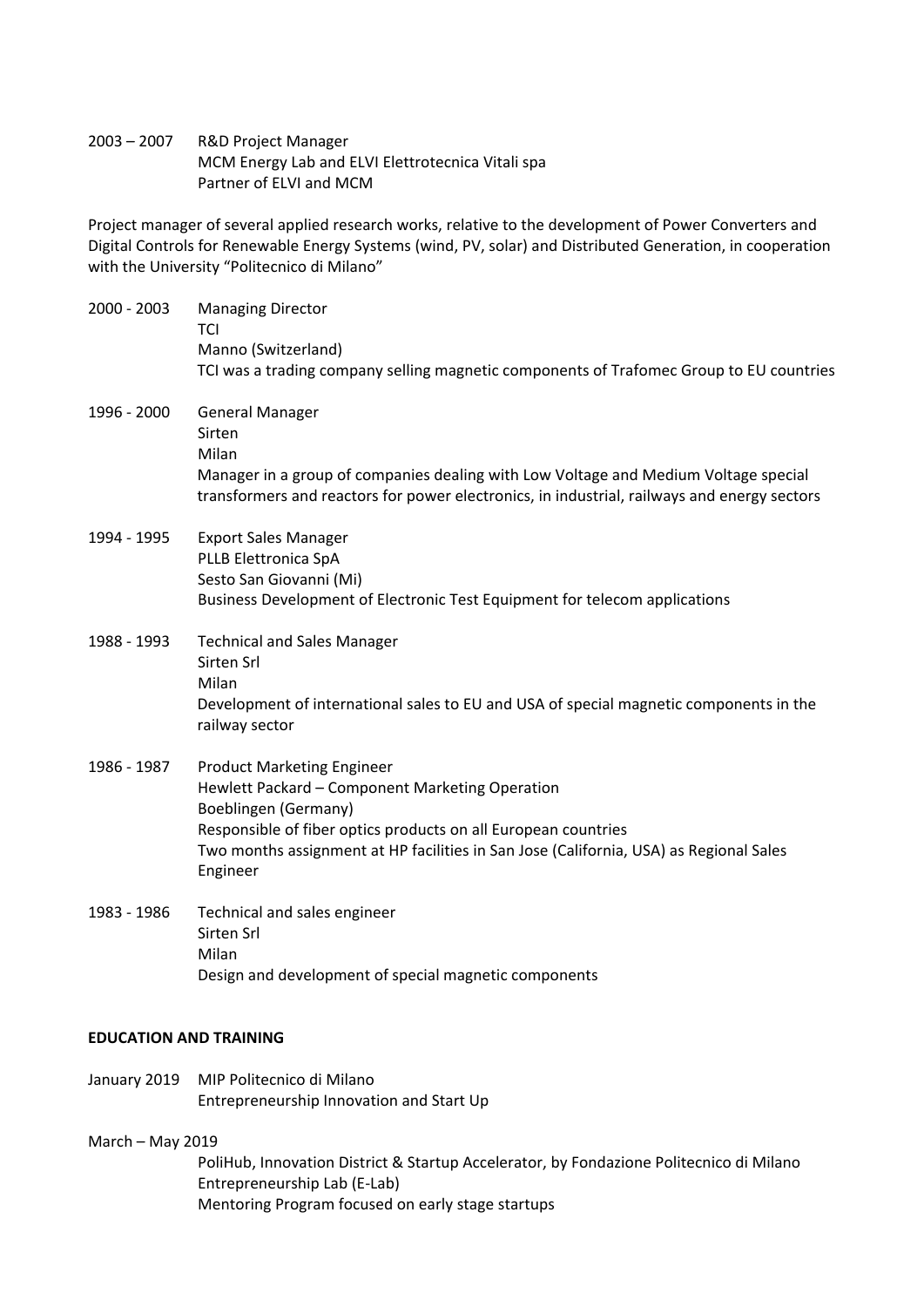| 1998 – now  | Member of the Milan Order of Engineers<br>Professional in Electrical Engineering<br>(membership n.019881, Section A, Sectors B and C = Industrial and Information) |
|-------------|--------------------------------------------------------------------------------------------------------------------------------------------------------------------|
| 1984 - 1985 | Postgraduate Certificate in Business Management at SDA<br>Bocconi University, Milan<br>2 years programme                                                           |
| 1982        | State Exam                                                                                                                                                         |
| 1981        | Graduated in Electrical Engineering cum Laude<br>Politecnico di Milano                                                                                             |

# **ADDITIONAL INFORMATION**

## **Patents**

Co‐inventor of a national patent concerning Static Power Conversion and Digital Control for Distributed Generation. Patent nr 0001382319, issued on the 22nd December 2010

Co‐inventor of a national patent concerning Control of Microgrids. Title: "Control System for Microgrids for the production and distribution of electrical power coming from multiple production sources of different types, and control method thereof" Patent nr 102016000131878, issued on the 21st May 2019 Inventors: Gabriele Marchegiani, Daniele Rosati, Claudio Rosati, Luisa Frosio

Co‐inventor of two pending international patents about inverters for wind generation (Modular Converter for high power offshore wind generation).

- "Modular converter for converting the electric power produced by aerogenerators, and wind‐ power plant that uses said converter"
- "Control system for wind farms with aerogenerators provided with modular converter

# **Academic activities**

Contract Professor in "Energy Conversion and Renewable Sources" for the B.Sc. in Industrial Engineering at the Department of Industrial and Information Engineering of the University of Pavia, Academic years: 2019-2020 2020-2021.

During 2020 he has given tutorials, in English, at Politecnico di Milano to:

M.Sc. students of the "Electric Conversion from Green Sources of Energy" course held by Prof Alberto Dolara, of Energy Department (30 hours)

and to

M.Sc. students of the Electric Propulsion" course, held by Prof Francesco Castelli Dezza, of Mechanical Department (15 hours)

Lecturer at Politecnico di Milano, he has given seminars in English, from 2012 to 2020, (6 hours/year), about Power Electronics applications in Microgrids, Renewable Energy Sources, Energy Storage Systems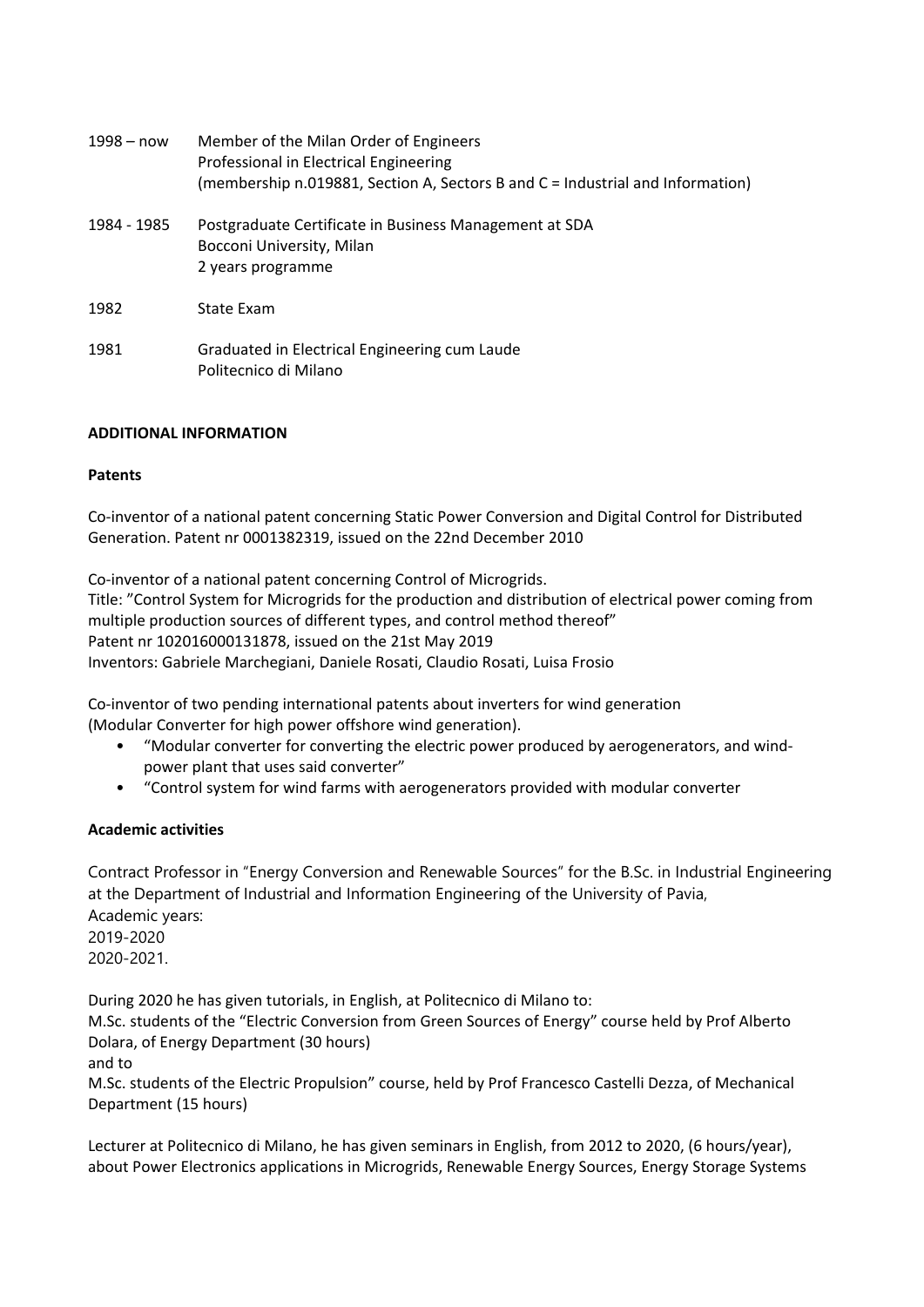and e-Mobility to the M.Sc. students of the "Dynamics of Electrical machines and Drives" course held by Professor Francesco Castelli Dezza

# **Standardization activities**

Society of Automotive Engineers

Member of the "Hybrid Communication and Interoperability Task Force" of SAE, since June 2017. The task force has the scope to establish the use cases, signals and messages and communication protocol along with interoperability and security for Plug-in Electric Vehicles (PEV).

• IEC ‐ International Electrotechnical Commission

Since Sept 2014 active member of the Technical Committee IEC/TC120, dealing with "Electrical Energy Storage Systems" participates to the Standards development works.

In July 2018 he has joined IEC TC69 / JWG11 dealing with Management of Electric Vehicles charging discharging infrastructures, to develop IEC 63110 and maintain IEC 61850‐90‐8

During 2019 he has also joined IEC TC57/WG17, dealing with "Power system intelligent electronic device communication and associated data models for microgrids, distributed energy resources and distribution automation"

The IEC TC120 has recently appointed him Project Leader of an initiative to develop a new international standard about "Distributed Energy Storage Systems, from Electrical Vehicles".

# • CEI ‐ Comitato Elettrotecnico Italiano

Since Nov 2013 he is active member of the Italian Technical Committee CEI/CT120, dealing with "Energy Storage Systems" and participates to the Standards development works.

He has collaborated with the Joint Working Group of CEI CT120/316, responsible of "Energy Storage Systems and Connection to the LV and MV electrical Grid". CEI CT120/316 has released the Annex Nbis of the Italian Standard CEI 016, about "Grid connection rules of energy storage systems"

## **Scientific Associations**

Member of several scientific associations:

- AEIT, since 1998
- IEEE, since 1998
- VDE, since 2003
- SAE, since 2018

## **R&D Projects**

Project Manager of "ENERGIA PULITA" a 3‐year long research program, started in 2004, in cooperation with Politecnico di Milano, about a Universal Power Conversion and Digital Control for Distributed Generation

Project Manager of an "Offshore Wind Generation" development, started in Jan2008 and completed in Mar2011. Cooperation between MCM Energy Lab and Trevi Energy s.p.a. to study innovative wind generation systems, suitable for offshore applications, based on multilevel, modular power converters. Power transmission based on MVDC, medium voltage direct current system. Development and testing of small‐scale prototypes of modular converters and related control systems

Project Manager of GENDIS project, started in Jan2007, 18month long, consisting in the development of a hybrid mini power central fed by PV solar energy and gas-fed micro co-generator.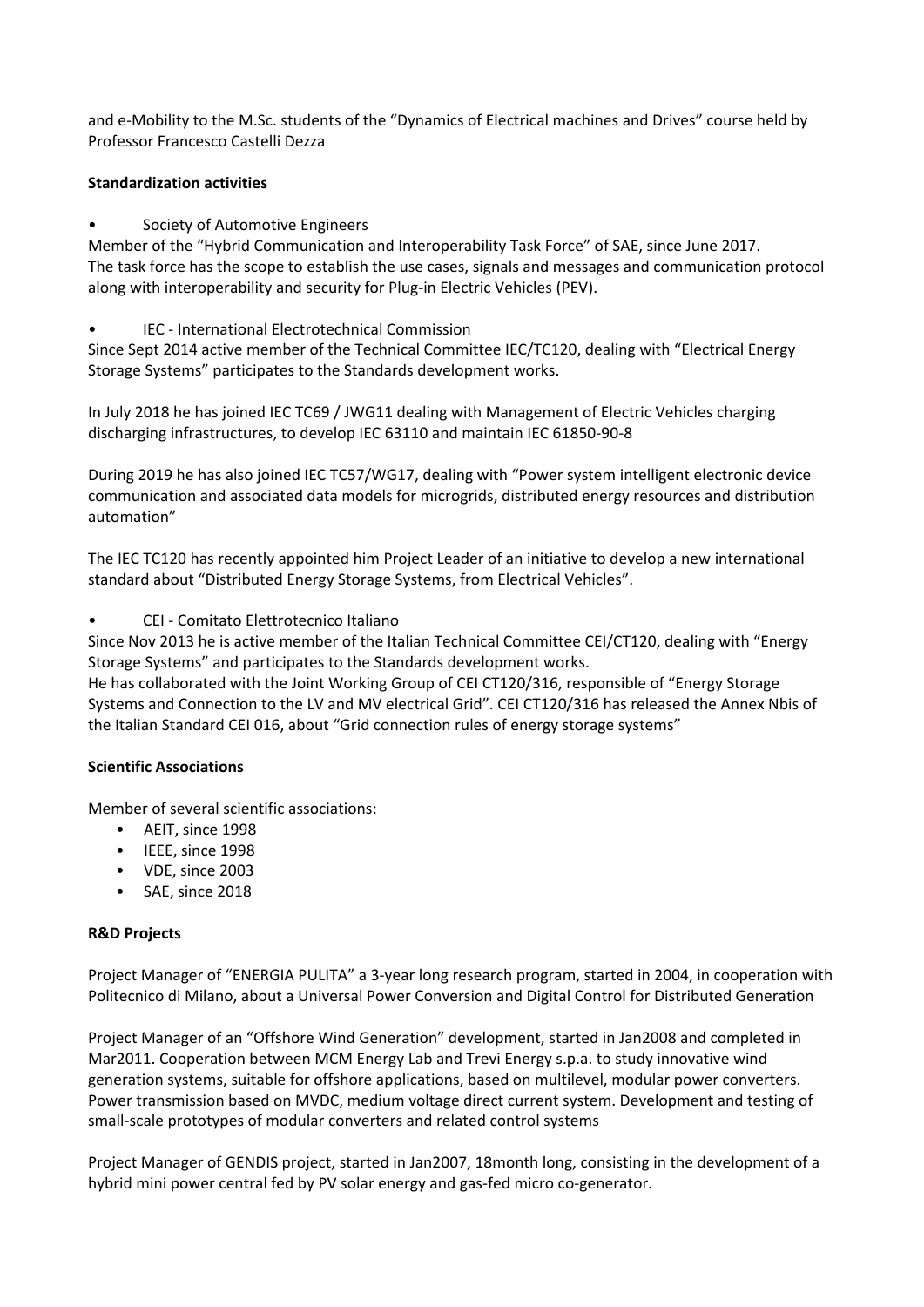Project Manager of DC HELIOS, a research program started in 2009, consisting in the study of high efficiency solar inverters.

Project Manager of a 3 year long applied research program, started at the beginning of 2011, aiming at the development of new families of power converters and controllers, suitable for on‐grid and off‐grid operation, to be used in Battery Energy Storage Systems (BESS), Hybrid Power Plants (HPP) and Micro Grids. They have found application in power systems connected to both Low Voltage and Medium Voltage networks, with power ranging from 20kVA up to multi MVA.

They have been certified at recognized laboratories according to applicable CEI and IEC standards.

During 2017‐2018, as manager of the EPS Power Electronics Lab, he has coordinated the activities of engineers and researchers in the design and construction of static power converters for energy storage and photovoltaic systems, as well as the development of electronic systems for Electric Mobility. Most significant works in that period:

Development of static power converters

- 110kW solar string inverter with 1500V input voltage;
- 25kW bidirectional chopper for hydrogen and battery energy storage
- Qualification and certification tests according to IEC and CEI standards of a 900KVA static converter for battery energy storage systems

E‐Mobility ‐ Vehicle to Grid

- Project Leader of an engineering team of EPS which studied Vehicle-to-Grid and Second Life Battery applications in cooperation with an international car maker
- Testing and qualification of an electronic relay for railway signaling

## **Projects**

As Managing Director of Elvi Energy and Director of Innovation and Research at EPS Elvi Energy he has coordinated the technical activities of engineers and researchers in the design of hybrid power plants, energy storage systems, medium size micro grids, ranging from 500kW to some MW and also in the development of electronic systems for e‐Mobility.

As Managing Director of MCM and Director of Elvi Power Division he has been responsible to complete several projects, using Lithium Ion batteries, lead-acid batteries for off grid systems and NaNiCl, high temperature batteries.

Recently, as Senior Technology Advisor at Engie Eps, he has participated to:

- Implementation of a Research Contract with Politecnico di Milano, about Innovative Digital Control Platforms and Predictive Diagnostics applied to Microgrids.
- Development of Electrical Vehicle Charging Systems and Vehicle to Grid (V2G) functions

## **List of publications**

Universal digital controller for power quality and distributed generation Carmeli, M.S.; Dezza, F.C.; Faranda, R.; Marchegiani, G.; Mauri, M.; Year: 2006 | Conference Paper | Publisher: IEEE | other authors from Politecnico di Milano

A novel small‐scale variable speed hydropower emulator using an inverter‐controlled induction motor Mauri, M.; Dezza, F.C.; Marchegiani, G.;

Year: 2007 | Conference Paper | Publisher: IEEE | other authors from Politecnico di Milano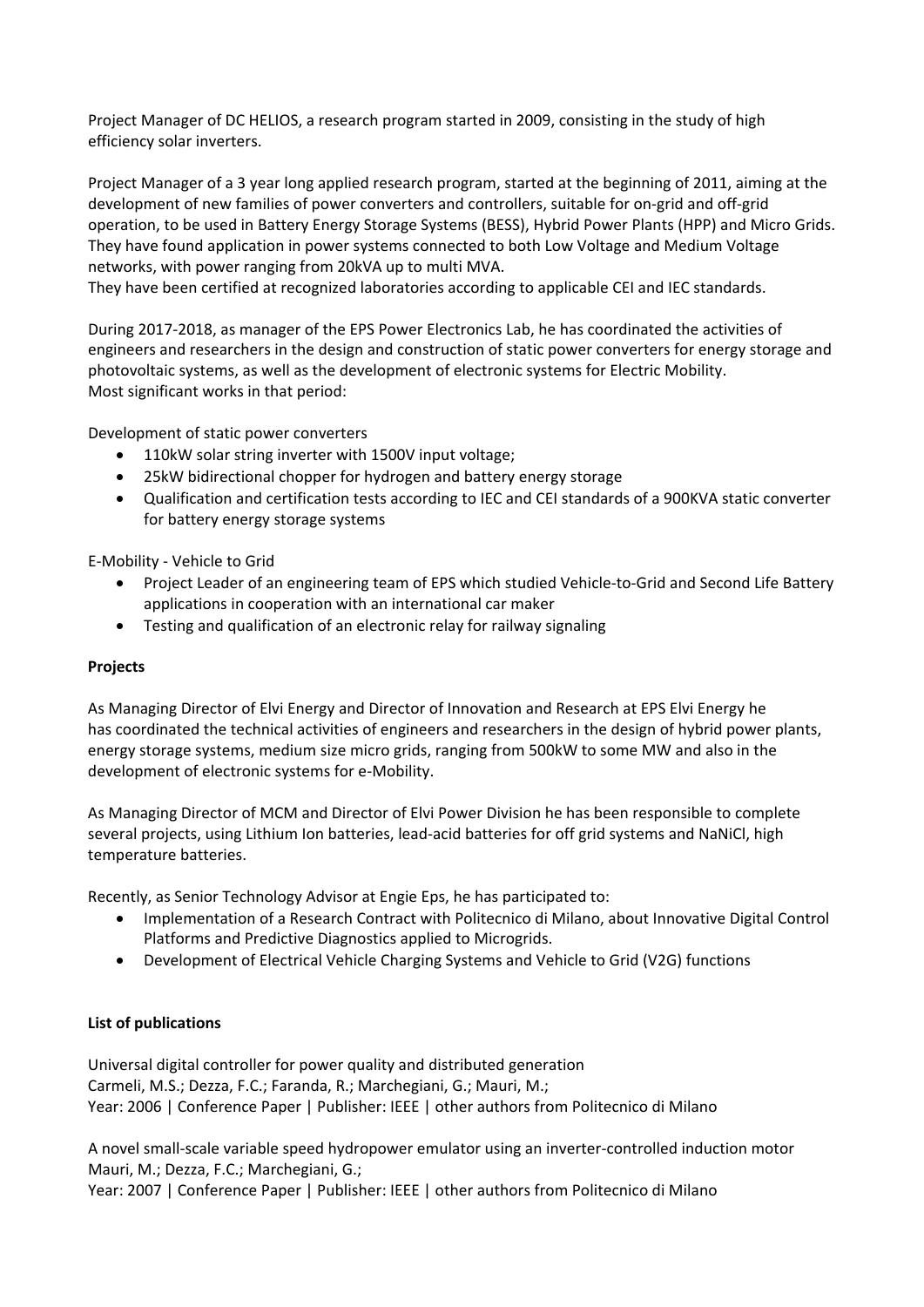Hardware in the Loop (HIL) test bench for small‐scale Distributed Generation systems Mauri, M.; Dezza, F.C.; Marchegiani, G.; Year: 2008 | Conference Paper | Publisher: IEEE | other authors from Politecnico di Milano

Advanced control strategy for PQ improvement in PV systems without energy storage device Carmeli, M.S.; Dezza, F.C.; Faranda, R.; Marchegiani, G.; Mauri, M.; Year: 2008 | Conference Paper | Publisher: IEEE | other authors from Politecnico di Milano

Design and application of a Linux Real Time board for distributed power generation Carmeli, M.S.; Dezza, F.C.; Marchegiani, G.; Mauri, M.; Rosati, D.; Year: 2009 | Conference Paper | Publisher: IEEE | other authors from Politecnico di Milano

Hybrid PV‐CHP distributed system: Design aspects and realization Carmeli, M.S.; Castelli‐Dezza, F.; Marchegiani, G.; Mauri, M.; Piegari, L.; Rosati, D.; Year: 2009 | Conference Paper | Publisher: IEEE | other authors from Politecnico di Milano

MVDC connection of offshore wind farms to the transmission system Carmeli, M.S.; Castelli‐Dezza, F.; Rosati, D.; Marchegiani, G.; Mauri, M.; Year: 2010 | Conference Paper | Publisher: IEEE | other authors from Politecnico di Milano

Reduction of motor overvoltage fed by PWM AC drives using a universal model Castelli‐Dezza, F.; Maglio, M.M.; Marchegiani, G.; Ortega, D.F.; Rosati Year: 2010 | Conference Paper | Publisher: IEEE | other authors from Politecnico di Milano

Design and analysis of a Medium Voltage DC wind farm with a transformer‐less wind turbine generator Carmeli, M.S.; Castelli‐Dezza, F.; Rosati, D.; Marchegiani, G.; Mauri, M.; Power Electronics Electrical Drives Automation and Motion (SPEEDAM), 2010 International Symposium

"Control strategies and configurations of hybrid distributed generation systems" Maria Stefania Carmeli , Francesco Castelli‐Dezza, Marco Mauri, Gabriele Marchegiani, Daniele Rosati 2012 published on Renewable Energy by Elsevier

"MVDC grid System for Future Offshore DC Wind Farms" L. Frosio, M. Laghi, G. Marchegiani, D. Rosati 21 ‐ 23 May 2009, Brindisi Italy ‐ OWEMES 2009 ‐ OFFSHORE WIND AND OTHER MARINE RENEWABLE ENERGIES IN MEDITERRANEAN AND EUROPEAN SEAS.

"Reduction of High Frequency zero sequence harmonics in parallel connected PV‐inverters" A. Bezzolato, M.S. Carmeli, L.Frosio, G. Marchegiani, M. Mauri EPE'11 ECCE Europe, the 14th European Conference on Power Electronics and Applications, Birmingham (UK), 30th August‐1st September 2011.

"Centrali ibride – Tecniche di controllo per la gestione di micro reti intelligenti" L. Frosio, G. Marchegiani,I. Mazzucco, C. Rosati Automazione e Strumentazione Magazine – April 2013

"Harmonic Analysis of Output Filters for Grid Connected Converters in Battery Energy Storage Systems" Alberto Dolara, Giulia Magistrati and Riccardo Zich (Politecnico di Milano), Luisa Frosio and Gabriele Marchegiani (MCM Energy Lab)

25‐28 May 2014, IEEE Conference at Bucharest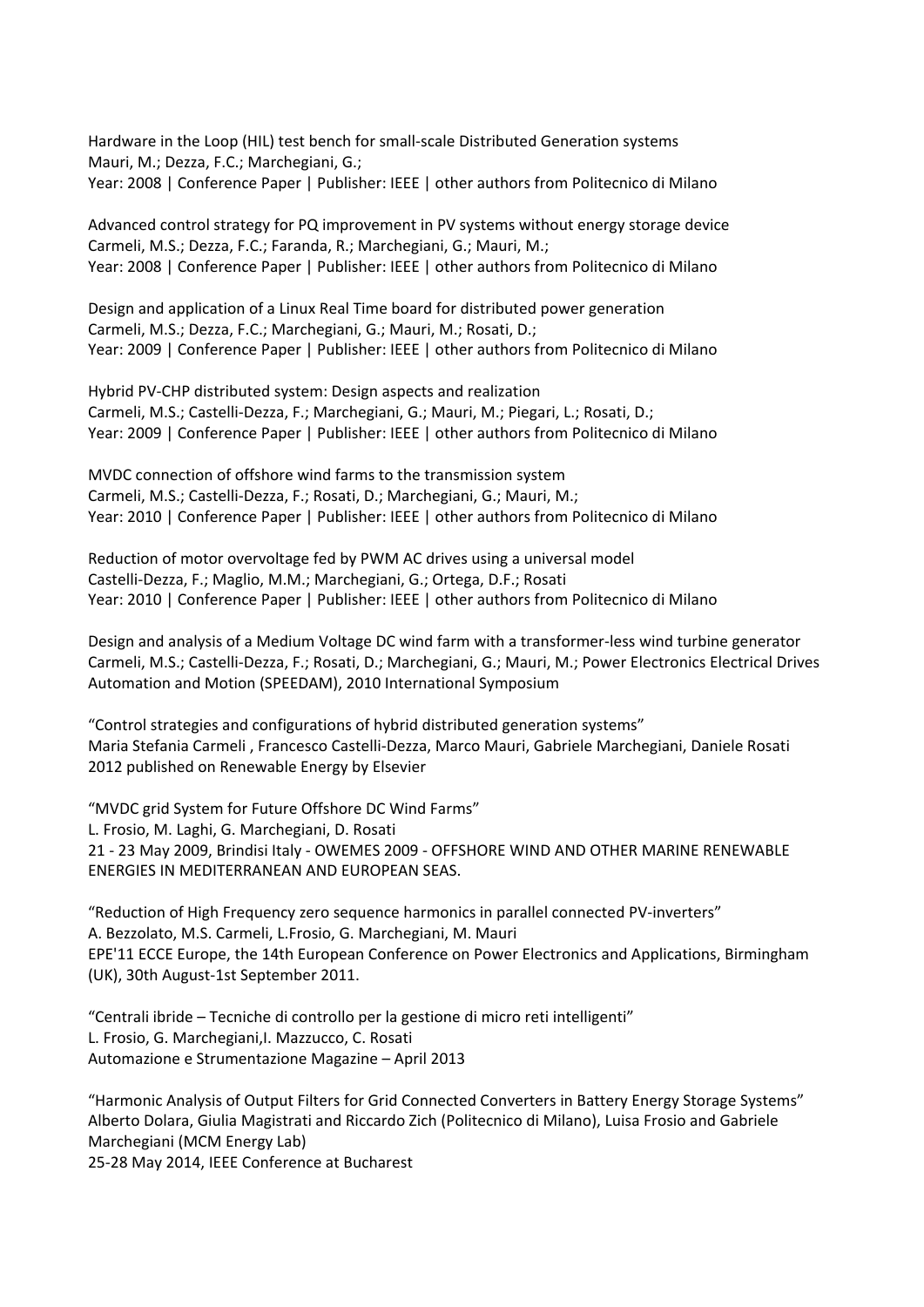"Storage Application for Ancillary Service Support to the Main Grid" M.Delfanti, M.Merlo, D.Falabretti, G.Monfredini (Politecnico di Milano), S.Nassuato (FIAMM), C.Rosati, G.Marchegiani (ElviGroup) CIRED – Rome – 11‐12 June 2014

"Hybrid distributed generation system for a rural village in Africa" M. S. Carmeli ; P. Guidetti ; M. Mancini ; S. Mandelli ; M. Mauri ; M. Merlo ; R. Perini ; G. Tomasini ; G. Marchegiani ; D. Rosati 3rd Renewable Power Generation Conference (RPG 2014) / IET Conferences / Year: 2014

Part I of II : "Technical Strategies for Voltage Power Regulation in LV Distribution Networks" M.Delfanti, G.Monfardini, M.Merlo (Politecnico di Milano), D.Rosati, C.Rosati, L.Frosio (MCM), G.Marchegiani (ELVI) July 2015 – Distributed Generation and Alternative Energy Journal

Part II of II : "Technical Strategies for Voltage Power Regulation in LV Distribution Networks" M.Delfanti, G.Monfardini, M.Merlo (Politecnico di Milano), D.Rosati, C.Rosati, L.Frosio (MCM), G.Marchegiani (ELVI) Sept 2015 ‐ Distributed Generation and Alternative Energy Journal

"Hybrid Microgrid Experimental Application in Tanzania" S.Mandelli, S.Carmeli, M.Mauri, R.Perini, M.Merlo (Politecnico di Milano), D.Rosati, P.Guidetti (MCM), G.Marchegiani (ELVI) June 2015

"Optimal management algorithm for battery energy storage system included in an islanded Micro‐Grid" A. Dolara; F. Grimaccia; G. Magistrati; G. Marchegiani 2016 IEEE 16th International Conference on Environment and Electrical Engineering (EEEIC) Year: 2016

"Modified droop control for the optimal management of the battery systems in isolated microgrids" Luisa Frosio; Gabriele Marchegiani; Alberto Bolzoni; Roberto Perini 2017 IEEE International Conference on Environment and Electrical Engineering and 2017 IEEE Industrial and Commercial Power Systems Europe (EEEIC / I&CPS Europe)

"Performance analysis of a hybrid micro‐grid in Somalia" A. Dolara; E. Donadoni; S. Leva; G. Magistrati; G. Marchegiani 2017 IEEE Manchester PowerTech / IEEE Conference

"Lithium‐ion batteries for electric vehicles: A review on aging models for vehicle‐to‐grid services" M. Scarfogliero; S. Carmeli; F. Castelli‐Dezza; M. Mauri; M. Rossi; G. Marchegiani; E. Rovelli 2018 International Conference of Electrical and Electronic Technologies for Automotive

"Electro‐Thermal Aging Model of Li‐Ion Batteries for Vehicle‐to‐Grid Services" M. Mauri, F. Castelli‐Dezza, M.S. Carmeli, M. Scarforgliero, G. Marchegiani 2019 AEIT International Conference of Electrical and Electronic Technologies for Automotive